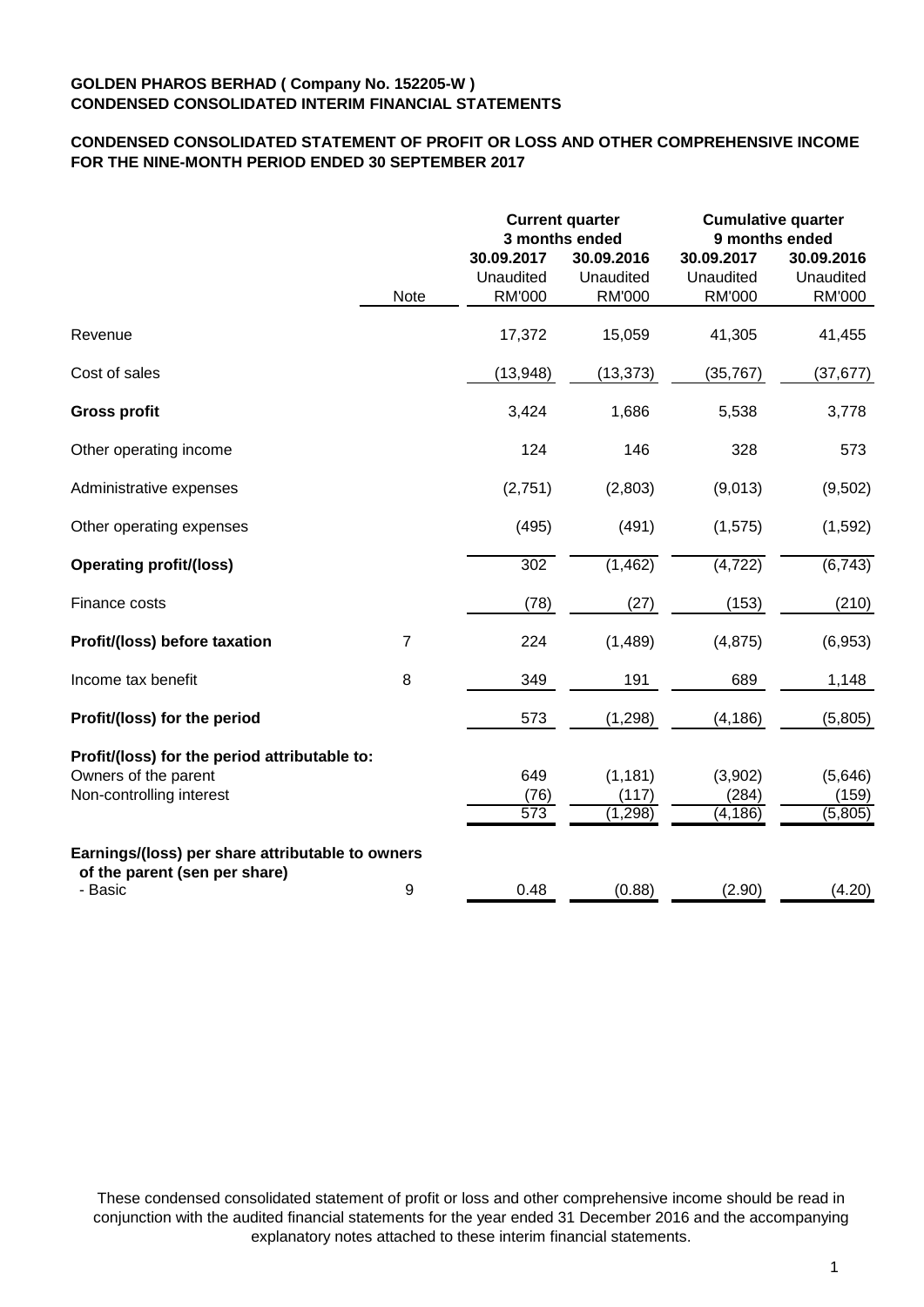# **CONDENSED CONSOLIDATED STATEMENT OF PROFIT OR LOSS AND OTHER COMPREHENSIVE INCOME FOR THE NINE-MONTH PERIOD ENDED 30 SEPTEMBER 2017 (CONTINUED)**

|             |                                                   |                            | <b>Cumulative quarter</b><br>9 months ended                       |                                          |
|-------------|---------------------------------------------------|----------------------------|-------------------------------------------------------------------|------------------------------------------|
| <b>Note</b> | Unaudited<br>RM'000                               | Unaudited<br><b>RM'000</b> | Unaudited<br>RM'000                                               | 30.09.2016<br>Unaudited<br><b>RM'000</b> |
|             | 573                                               | (1,298)                    | (4, 186)                                                          | (5,805)                                  |
|             |                                                   |                            |                                                                   |                                          |
|             |                                                   |                            |                                                                   |                                          |
|             | (286)                                             | (239)                      | (430)                                                             | (281)                                    |
|             | (286)                                             | (239)                      | (430)                                                             | (281)                                    |
|             | 287                                               | (1,537)                    | (4,616)                                                           | (6,086)                                  |
|             |                                                   |                            |                                                                   |                                          |
|             | 363<br>(76)<br>287                                | (1,420)<br>(117)           | (4, 332)<br>(284)                                                 | (5,927)<br>(159)<br>(6,086)              |
|             | Total comprehensive income/(loss) for the period, | 30.09.2017                 | <b>Current quarter</b><br>3 months ended<br>30.09.2016<br>(1,537) | 30.09.2017<br>(4,616)                    |

These condensed consolidated statement of profit or loss and other comprehensive income should be read in conjunction with the audited financial statements for the year ended 31 December 2016 and the accompanying explanatory notes attached to these interim financial statements.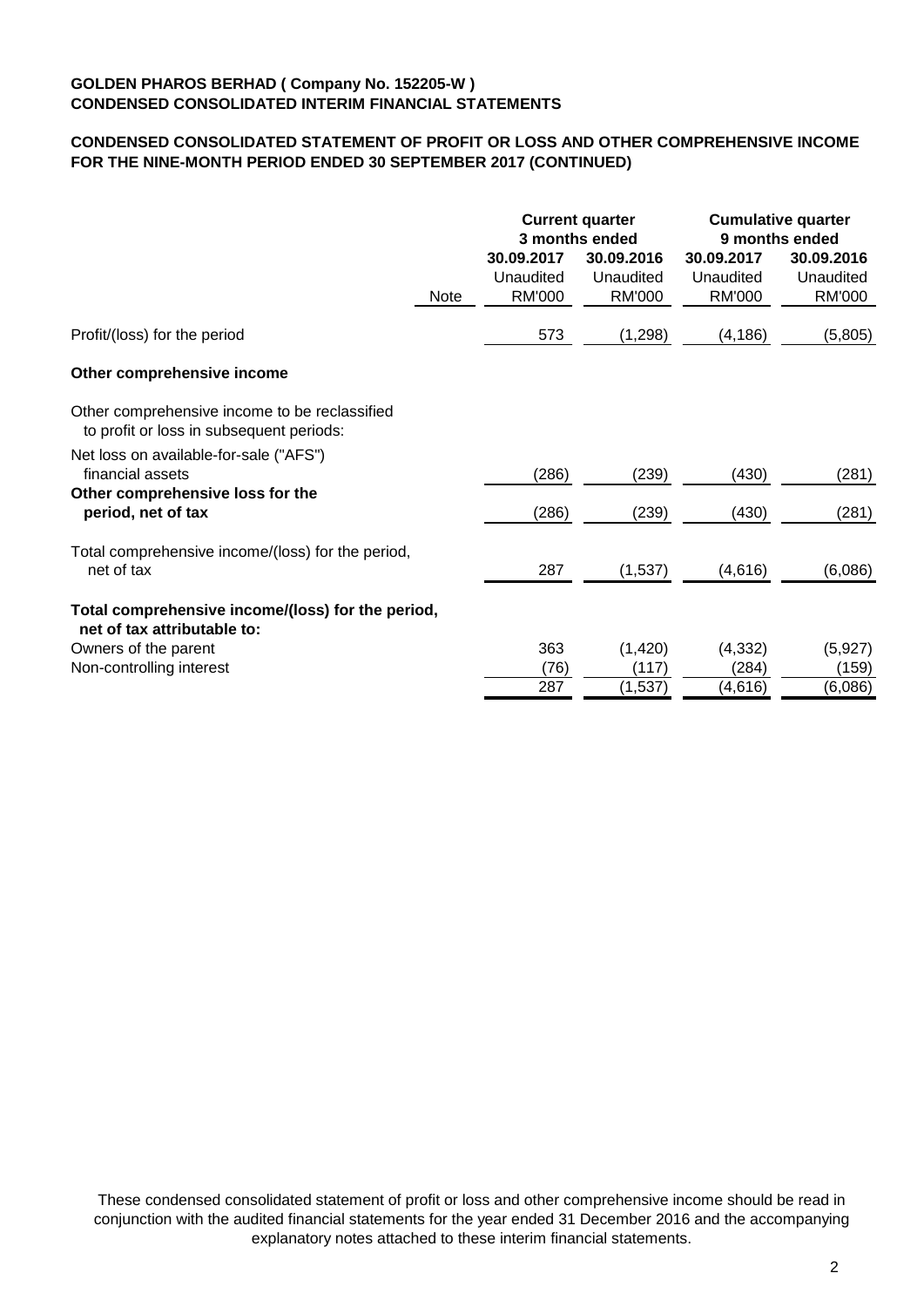# **CONDENSED CONSOLIDATED STATEMENT OF FINANCIAL POSITION AS AT 30 SEPTEMBER 2017**

|                                              |      | 30.09.2017           | 31.12.2016 |
|----------------------------------------------|------|----------------------|------------|
|                                              |      | Unaudited            | Audited    |
|                                              | Note | <b>RM'000</b>        | RM'000     |
| <b>Assets</b>                                |      |                      |            |
| <b>Non-current assets</b>                    |      |                      |            |
| Property, plant and equipment                | 10   | 52,715               | 53,432     |
| Investment properties                        |      | 12,095               | 12,266     |
| Goodwill                                     | 11   |                      |            |
| Investment in associates                     |      | 1,687                | 1,687      |
| Deferred tax assets                          |      | 1,095                | 534        |
| Investment securities                        | 12   | 2,516                | 2,946      |
|                                              |      | 70,108               | 70,865     |
| <b>Current assets</b>                        |      |                      |            |
| Inventories                                  |      | 10,975               | 7,214      |
| Trade and other receivables                  |      | 19,436               | 18,863     |
| Tax recoverable                              |      | 3,163                | 3,594      |
| Cash and bank balances                       | 13   | 6,720                | 11,654     |
|                                              |      | 40,294               | 41,325     |
| <b>Total assets</b>                          |      | 110,402              | 112,190    |
| <b>Equity and liabilities</b>                |      |                      |            |
| <b>Equity</b>                                |      |                      |            |
| Share capital                                | 14   | 67,273               | 67,273     |
| Share premium                                | 14   | 625                  | 625        |
| Retained earnings                            |      | 22,601               | 26,503     |
| Other reserves                               |      | (20, 381)            | (19, 951)  |
| Equity attributable to owners of the parents |      | 70,118               | 74,450     |
| Non-controlling interest                     |      | 154                  | 438        |
| <b>Total equity</b>                          |      | 70,272               | 74,888     |
| <b>Non-current liabilities</b>               |      |                      |            |
| Retirement benefit obligations               |      | 8,484                | 8,927      |
| Deferred tax liabilities                     |      | 24                   | 172        |
| <b>Borrowings</b>                            | 15   | 874                  | 750        |
|                                              |      | $\overline{9}$ , 382 | 9,849      |
| <b>Current liabilities</b>                   |      |                      |            |
| Retirement benefit obligations               |      | 593                  | 3          |
| Borrowings                                   | 15   | 3,290                | 708        |
| Trade and other payables                     |      | 26,865               | 26,742     |
|                                              |      | 30,748               | 27,453     |
| <b>Total liabilities</b>                     |      | 40,130               | 37,302     |
| <b>Total equity and liabilities</b>          |      | 110,402              | 112,190    |
|                                              |      |                      |            |
| Net assets per share attributable to         |      |                      |            |
| owners of the parent ("RM")                  |      | 0.52                 | 0.55       |

These condensed consolidated statement of financial position should be read in conjunction with the audited financial statements for the year ended 31 December 2016 and the accompanying explanatory notes attached to these interim financial statements.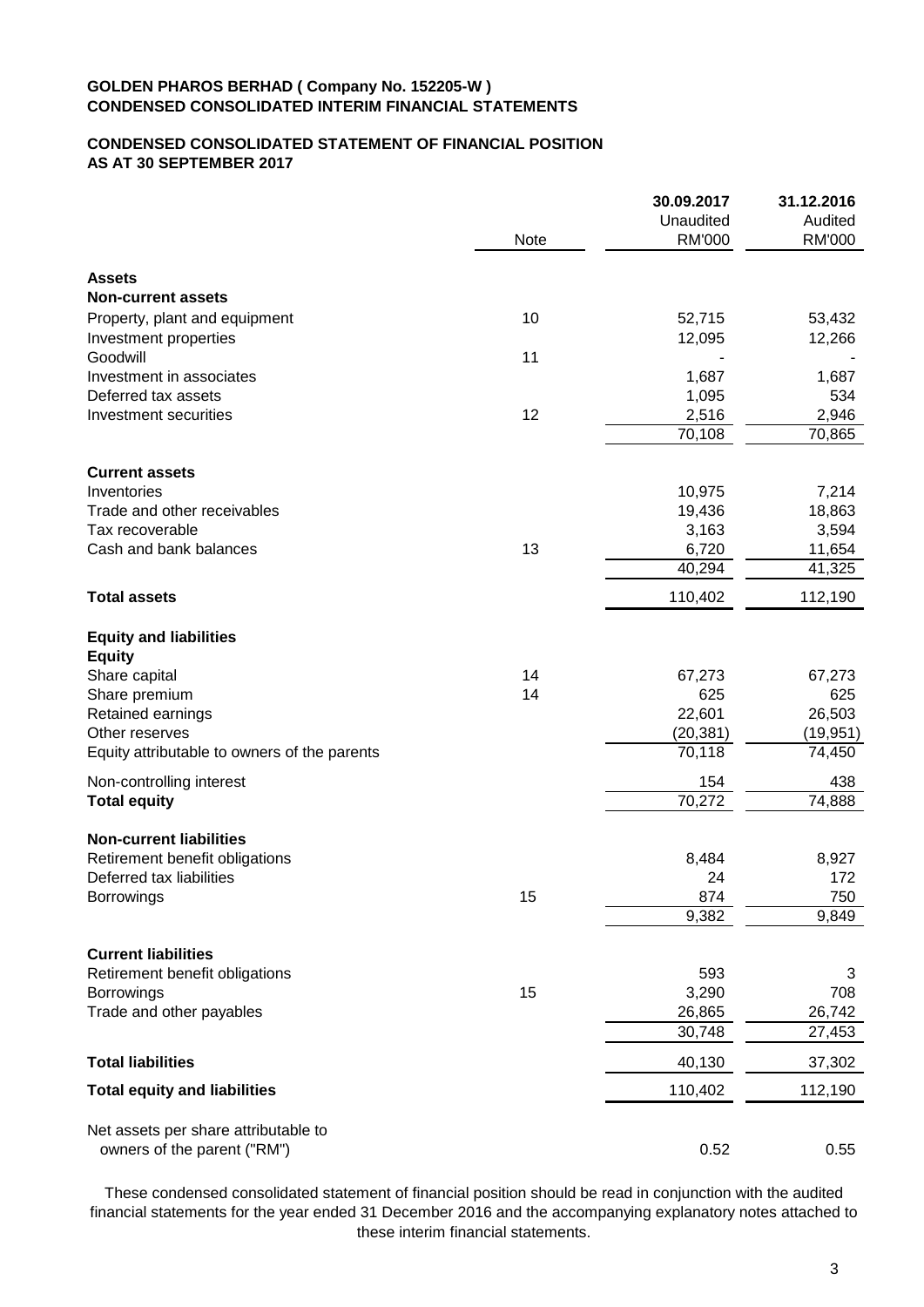#### **CONDENSED CONSOLIDATED STATEMENT OF CHANGES IN EQUITY FOR THE NINE-MONTH PERIOD ENDED 30 SEPTEMBER 2017**

|                                                                       |                                   | Attributable to owners of the parent     |                                          |                                                       |                                              |                                                             |                                                                                      |                                                              |                                                  |
|-----------------------------------------------------------------------|-----------------------------------|------------------------------------------|------------------------------------------|-------------------------------------------------------|----------------------------------------------|-------------------------------------------------------------|--------------------------------------------------------------------------------------|--------------------------------------------------------------|--------------------------------------------------|
|                                                                       |                                   | Non-distributable                        |                                          | <b>Distributable</b>                                  |                                              | Non-distributable                                           |                                                                                      |                                                              |                                                  |
|                                                                       | Equity,<br>total<br><b>RM'000</b> | <b>Share</b><br>capital<br><b>RM'000</b> | <b>Share</b><br>premium<br><b>RM'000</b> | <b>Total</b><br>retained<br>earnings<br><b>RM'000</b> | Other<br>reserves,<br>total<br><b>RM'000</b> | <b>Fair value</b><br>adjustment<br>reserve<br><b>RM'000</b> | <b>Equity</b><br>contribution<br>from a<br>corporate<br>shareholder<br><b>RM'000</b> | <b>Reserve</b><br>arising<br>from<br>merger<br><b>RM'000</b> | Non-<br>controlling<br>interest<br><b>RM'000</b> |
| Opening balance at 1 January 2017                                     | 74,888                            | 67,273                                   | 625                                      | 26,503                                                | (19, 951)                                    | 1,505                                                       | 1,262                                                                                | (22, 718)                                                    | 438                                              |
| Loss for the period<br>Other comprehensive income                     | (4, 186)                          |                                          |                                          | (3,902)                                               |                                              |                                                             |                                                                                      |                                                              | (284)                                            |
| - Fair value adjustment reserve                                       | (430)                             |                                          |                                          |                                                       | (430)                                        | (430)                                                       |                                                                                      |                                                              |                                                  |
| Total comprehensive loss                                              | (4,616)                           | $\blacksquare$                           | $\blacksquare$                           | (3,902)                                               | (430)                                        | (430)                                                       | $\blacksquare$                                                                       |                                                              | (284)                                            |
| Closing balance at 30 September 2017                                  | 70,272                            | 67,273                                   | 625                                      | 22,601                                                | (20, 381)                                    | 1,075                                                       | 1,262                                                                                | (22, 718)                                                    | 154                                              |
| Opening balance at 1 January 2016                                     | 82,728                            | 67,273                                   | 625                                      | 32,055                                                | (17, 225)                                    | 4,231                                                       | 1,262                                                                                | (22, 718)                                                    |                                                  |
| Loss for the period<br>Other comprehensive income                     | (5,805)                           |                                          |                                          | (5,646)                                               |                                              |                                                             |                                                                                      |                                                              | (159)                                            |
| - Fair value adjustment reserve                                       | (281)                             |                                          |                                          |                                                       | (281)                                        | (281)                                                       |                                                                                      |                                                              |                                                  |
| Total comprehensive loss                                              | (6,086)                           | $\blacksquare$                           | $\blacksquare$                           | (5,646)                                               | (281)                                        | (281)                                                       | $\sim$                                                                               |                                                              | (159)                                            |
| <b>Transactions with owners</b><br>Shares issued for acquisition of a |                                   |                                          |                                          |                                                       |                                              |                                                             |                                                                                      |                                                              |                                                  |
| subsidiary<br>Closing balance at 30 September 2016                    | 640<br>77,282                     | 67,273                                   | 625                                      | 26,409                                                | (17, 506)                                    | 3,950                                                       | 1,262                                                                                | (22, 718)                                                    | 640<br>481                                       |
|                                                                       |                                   |                                          |                                          |                                                       |                                              |                                                             |                                                                                      |                                                              |                                                  |

These condensed consolidated statement of changes in equity should be read in conjunction with the audited financial statements for the year ended 31 December 2016 and the accompanying explanatory notes attached to these interim financial statements.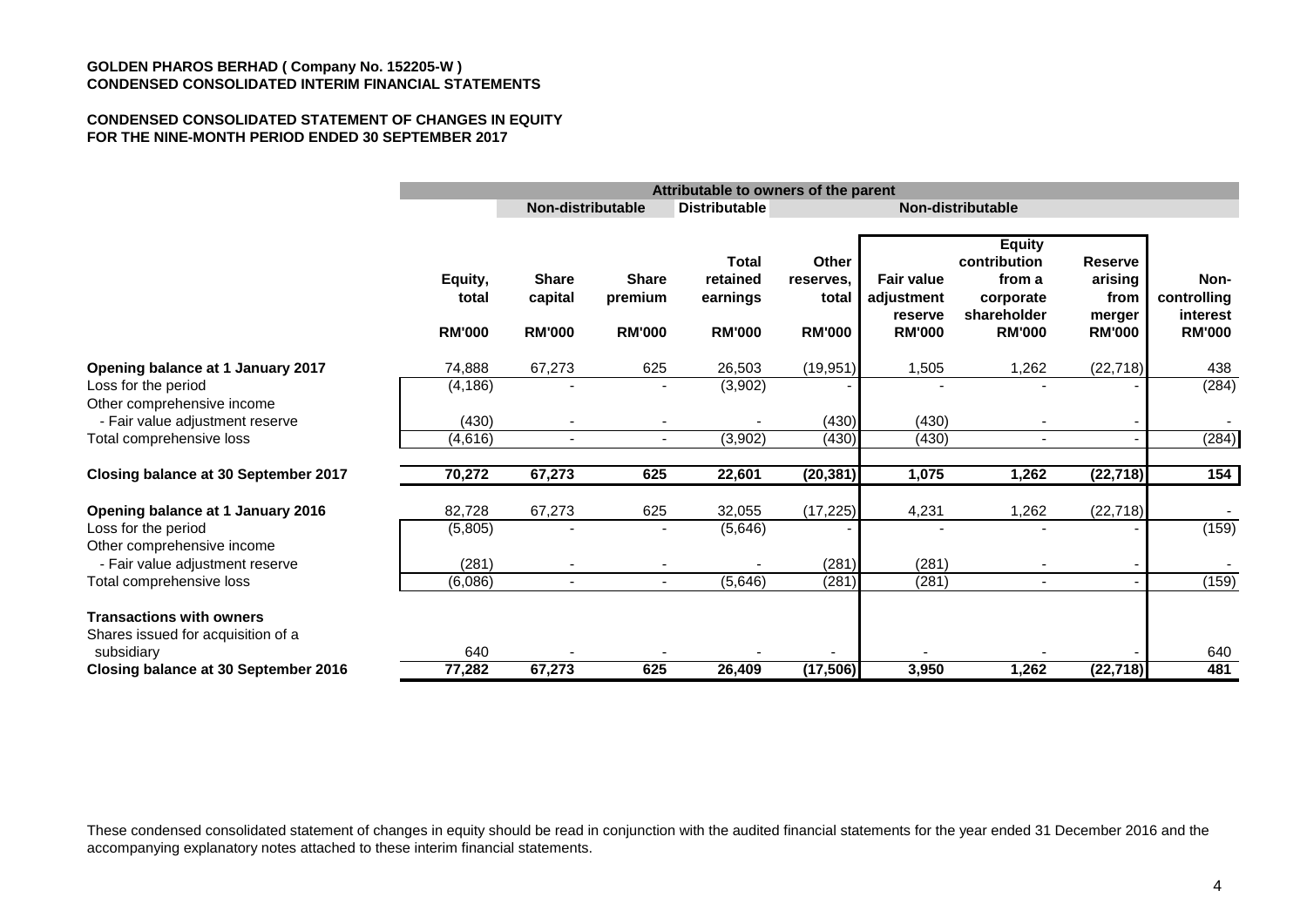## **CONDENSED CONSOLIDATED STATEMENT OF CASH FLOWS FOR THE NINE-MONTH PERIOD ENDED 30 SEPTEMBER 2017**

|                                                         |                | 9 months ended |            |
|---------------------------------------------------------|----------------|----------------|------------|
|                                                         |                | 30.09.2017     | 30.09.2016 |
|                                                         |                | Unaudited      | Unaudited  |
|                                                         | <b>Note</b>    | <b>RM'000</b>  | RM'000     |
| <b>Operating activities</b>                             |                |                |            |
| Loss before tax                                         |                | (4,875)        | (6,953)    |
| Adjustments for:                                        |                |                |            |
| Interest income                                         | $\overline{7}$ | (106)          | (188)      |
| Dividend income                                         | 7              | (14)           | (69)       |
| Interest expenses                                       | 7              | 153            | 210        |
| Gain on disposal of property, plant and equipment       | 7              | (71)           | (74)       |
| Depreciation of property, plant and equipment           | 7              | 2,640          | 2,950      |
|                                                         |                |                |            |
| Depreciation of investment properties                   | 7              | 171            | 171        |
| Property, plant and equipment written off               | 7              | 1              |            |
| Net unrealised foreign exchange gain                    | 7              | (60)           |            |
| Provision for retirement benefits                       | $\overline{7}$ | 687            | 625        |
| Reversal for short-term accumulating                    |                |                |            |
| compensated absences                                    | $\overline{7}$ | (12)           | (7)        |
| Total adjustments                                       |                | 3,389          | 3,618      |
| Operating cash flows before changes in working capital  |                | (1,486)        | (3, 335)   |
| Changes in working capital                              |                |                |            |
| Increase in inventory                                   |                | (3,761)        | (2,667)    |
| Increase in trade and other receivables                 |                | (546)          | (1, 438)   |
| Decrease in trade and other payables                    |                | (711)          | (1, 215)   |
| Total changes in working capital                        |                | (5,018)        | (5,320)    |
| Interest paid                                           |                | (153)          | (139)      |
| Income taxes refund                                     |                | 372            | 376        |
| Retirement benefits paid                                |                | (541)          | (354)      |
| Total changes in working capital                        |                | (322)          | (117)      |
| Net cash flows used in operating activities             |                | (6, 826)       | (8, 772)   |
| <b>Investing activities</b>                             |                |                |            |
| Purchase of property, plant and equipment               | 10             | (1,288)        | (2, 423)   |
| Proceeds from disposal of property, plant and equipment |                | 113            | 182        |
| Placement of deposit with licensed bank                 |                | (20)           |            |
|                                                         |                |                |            |
| Withdrawal of deposit with licensed bank                |                | 1,000          |            |
| Additional investment in a subsidiary                   |                |                | 1,600      |
| Net cash outflow on acquisition of a subsidiary         |                |                | (960)      |
| Dividend received                                       |                | 14             | 69         |
| Interest received                                       |                | 106            | 188        |
| Net cash flows used in investing activities             |                | (75)           | (1, 344)   |
| <b>Financing activities</b>                             |                |                |            |
| Drawdown from borrowings                                |                | 1,533          | 986        |
| Repayment of borrowings                                 |                | (874)          | (2, 258)   |
| Net cash flows from/(used in) financing activities      |                | 659            | (1,272)    |
| Net decrease in cash and cash equivalents               |                | (6, 242)       | (11, 388)  |
| Cash and cash equivalents at 1 January                  |                | 9,608          | 17,477     |
| Cash and cash equivalents at 30 September               |                | 3,366          | 6,089      |
|                                                         |                |                |            |

These condensed consolidated statement of cash flows should be read in conjunction with the audited financial statements for the year ended 31 December 2016 and the accompanying explanatory notes attached to these interim financial statements.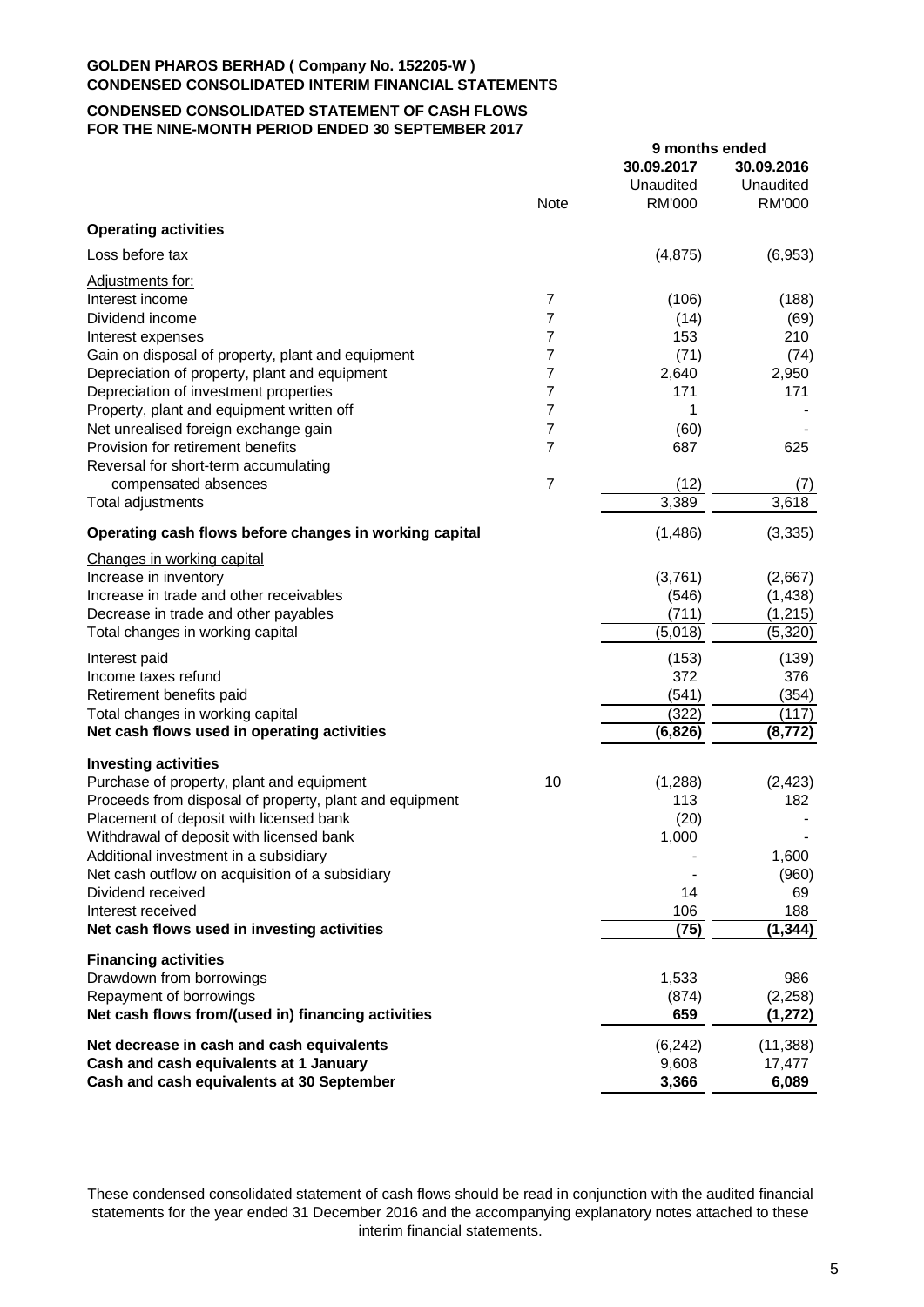## **1. Corporate information**

Golden Pharos Berhad is a public limited liability company incorporated and domiciled in Malaysia, and is listed on Bursa Malaysia Securities Berhad.

## **2. Basis of preparation**

The condensed financial statements are unaudited and have been prepared in accordance with IAS 34, MFRS 134, *Interim Financial Reporting* and paragraph 9.22 of Bursa Malaysia Securities Berhad's Main Market Listing Requirements. They should also be read in conjunction with the financial statements of the Group for the year ended 31 December 2016 and the accompanying notes attached to the unaudited condensed consolidated financial statements.

## **3. Significant accounting policies**

The significant accounting policies adopted are consistent with those of the audited financial statements for the year ended 31 December 2016, except for the adoption of the following new and revised MFRS, and Amendments (collectively referred to as "pronouncements") which are applicable to its financial statements and are relevant to its operations:-

### (i) (i) Adoption of standards

**Effective for annual periods beginning on or after 1 January 2017** MFRS 107 Disclosures Initiatives (Amendments to MFRS 107) MFRS 112 Recognition of Deferred Tax for Unrealised Losses (Amendments to MFRS 112)

**Effective for annual periods beginning on or after 1 January 2018** MFRS 2 Classification and Measurement of Share-based Payment Transactions (Amendments to MFRS 2) MFRS 15 Revenue from Contracts with Customers MFRS 9 Financial Instruments

**Effective for annual periods beginning on or after 1 July 2019** MFRS 16 Leases

The adoption of the above pronouncements does not have significant financial impact to the Group's consolidated financial statements of the current quarter.

## **4. Changes in estimates**

There were no significant changes in estimates that have had a material effect in the current interim results.

## **5. Seasonality of operations**

During the quarter under review, the Group's principal business operations were not affected by the seasonal and cyclical factors.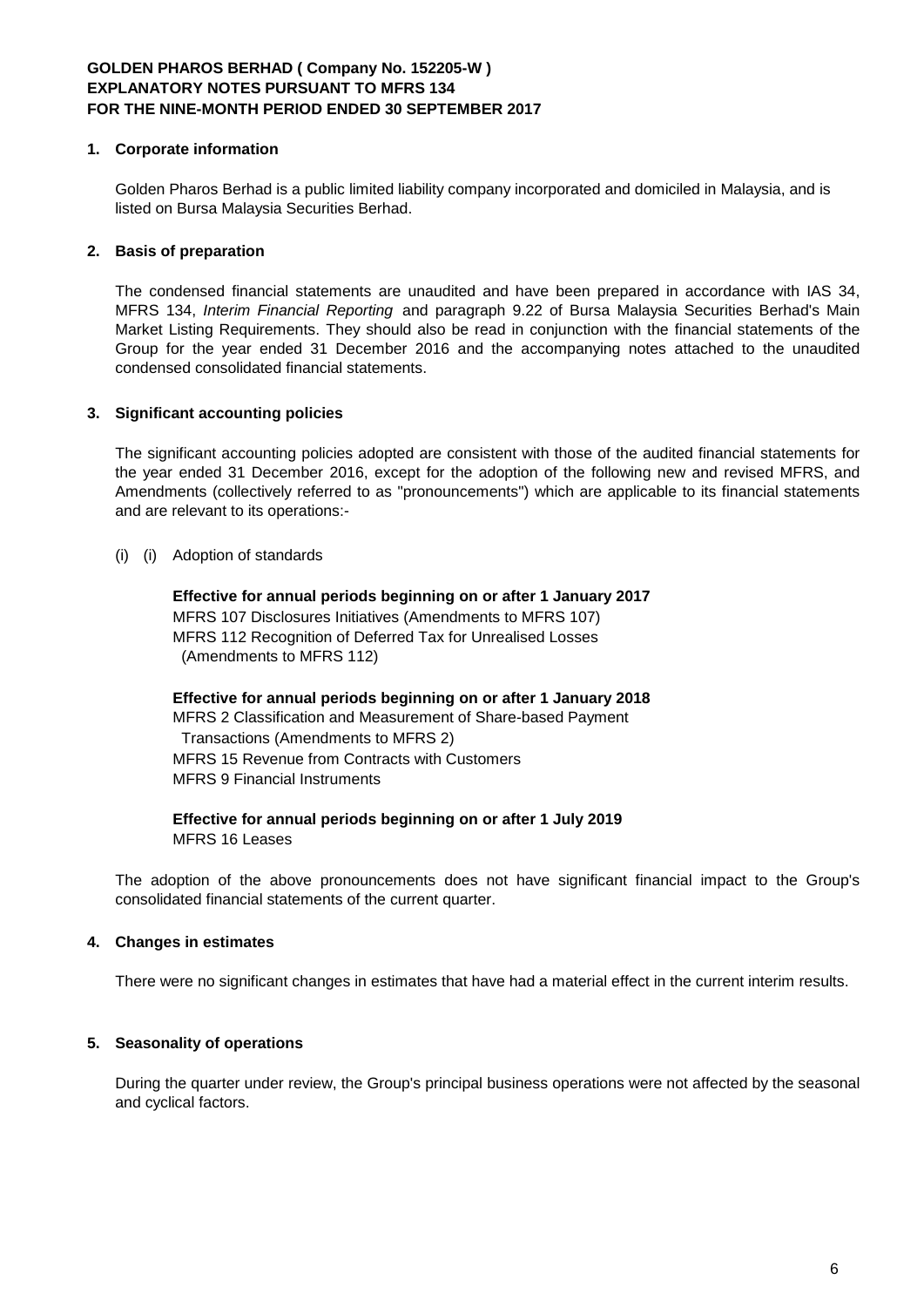## **6. Segment information**

The Group is organised into business units based on their products and services, and has three operating segments as follows:

- (i) Harvesting, sawmilling and kiln drying of timber.
- (ii) Manufacturing manufacturing and trading of glass.
- (iii) Others include investment holding, rental of properties, marketing and distribution agent and trading of wooden doors and woodchips, none of which are of a sufficient size to be reported separately.

There has been no material change in total assets and no differences in the basis of segmentation or in the basis of measurement of segment profit or loss as compared to the last annual financial statements.

|                                                        | Harvesting,<br>sawmilling and                                 |                                       |                                |                                      |
|--------------------------------------------------------|---------------------------------------------------------------|---------------------------------------|--------------------------------|--------------------------------------|
|                                                        | kiln drying<br><b>RM'000</b>                                  | <b>Manufacturing</b><br><b>RM'000</b> | <b>Others</b><br><b>RM'000</b> | <b>Consolidated</b><br><b>RM'000</b> |
| <b>Results for 3 months ended</b><br>30 September 2017 |                                                               |                                       |                                |                                      |
| Operating revenue                                      | 10,768                                                        | 6,421                                 | 183                            | 17,372                               |
| Other operating income                                 | 8                                                             | 49                                    | 67                             | 124                                  |
| Expenses                                               | (10, 052)                                                     | (6, 345)                              | (875)                          | (17, 272)                            |
| Profit/(loss) before taxation                          | $\overline{724}$                                              | 125                                   | $\overline{(625)}$             | 224                                  |
| <b>Results for 3 months ended</b><br>30 September 2016 |                                                               |                                       |                                |                                      |
| Operating revenue                                      | 7,721                                                         | 7,149                                 | 189                            | 15,059                               |
| Other operating income                                 | 85                                                            | 47                                    | 14                             | 146                                  |
| Expenses                                               | (8,604)                                                       | (6, 745)                              | (1, 345)                       | (16, 694)                            |
| (Loss)/profit before taxation                          | (798)                                                         | 451                                   | (1, 142)                       | (1, 489)                             |
|                                                        | Harvesting,<br>sawmilling and<br>kiln drying<br><b>RM'000</b> | <b>Manufacturing</b><br><b>RM'000</b> | <b>Others</b><br><b>RM'000</b> | <b>Consolidated</b><br><b>RM'000</b> |
| <b>Results for 9 months ended</b><br>30 September 2017 |                                                               |                                       |                                |                                      |
| Operating revenue                                      | 20,019                                                        | 20,570                                | 716                            | 41,305                               |
| Other operating income                                 | 87                                                            | 159                                   | 82                             | 328                                  |
| Expenses                                               | (23, 059)                                                     | (19, 928)                             | (3,521)                        | (46, 508)                            |
| (Loss)/profit before taxation                          | (2,953)                                                       | 801                                   | (2, 723)                       | (4, 875)                             |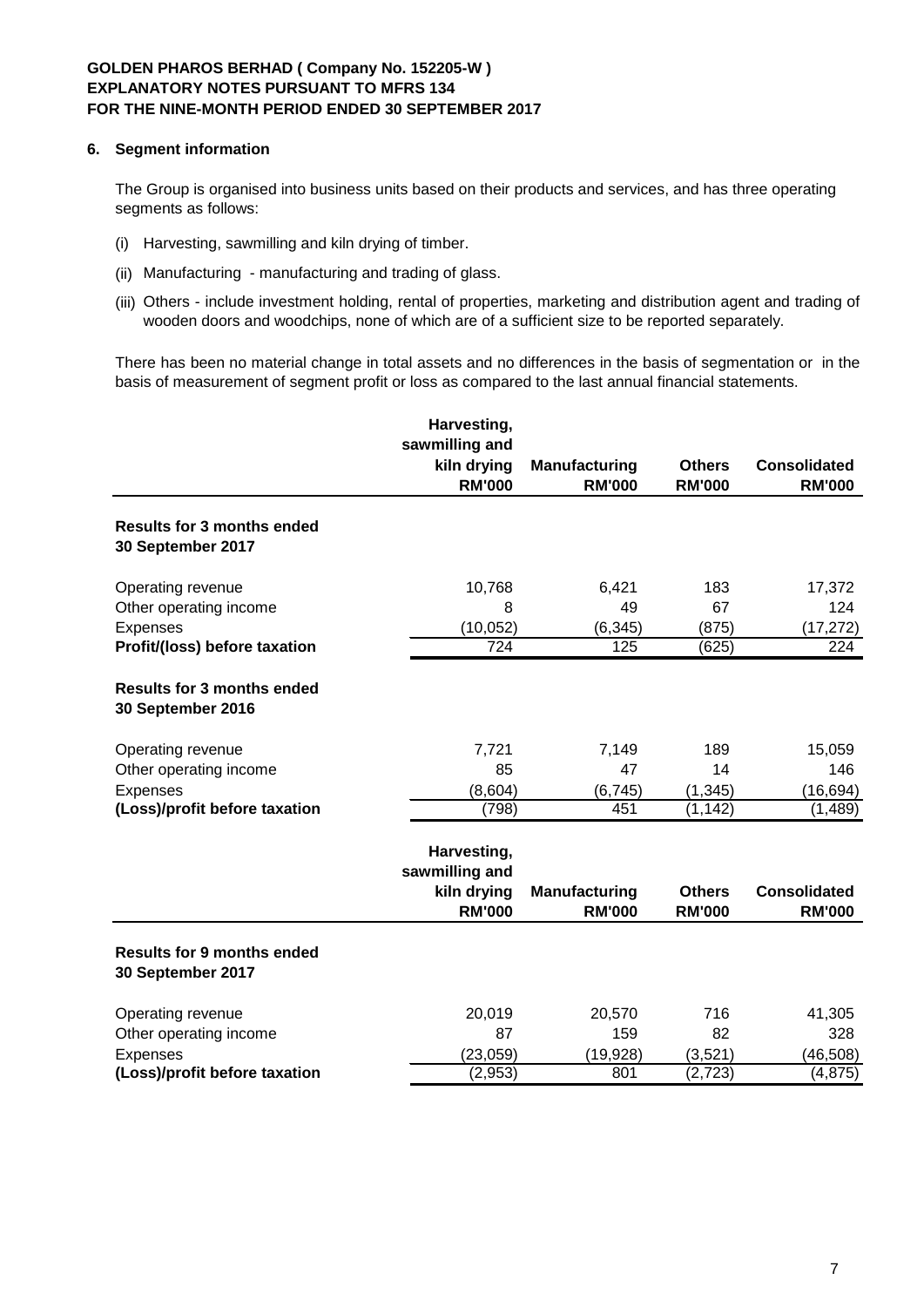# **6. Segment information (continued)**

|                                                 | Harvesting,<br>sawmilling and<br>kiln drying<br><b>RM'000</b> | <b>Manufacturing</b><br><b>RM'000</b> | <b>Others</b><br><b>RM'000</b> | <b>Consolidated</b><br><b>RM'000</b> |
|-------------------------------------------------|---------------------------------------------------------------|---------------------------------------|--------------------------------|--------------------------------------|
| Results for 9 months ended<br>30 September 2016 |                                                               |                                       |                                |                                      |
| Operating revenue                               | 18,720                                                        | 22,496                                | 239                            | 41,455                               |
| Other operating income                          | 334                                                           | 151                                   | 88                             | 573                                  |
| <b>Expenses</b>                                 | (23, 682)                                                     | (21, 368)                             | (3,931)                        | (48,981)                             |
| (Loss)/profit before taxation                   | (4,628)                                                       | 1,279                                 | (3,604)                        | (6,953)                              |

# **7. Profit/(loss) before taxation**

Included in the profit/(loss) before taxation are the following items:

|                                                  | <b>Current quarter</b><br>3 months ended |            | <b>Cumulative quarter</b><br>9 months ended |            |
|--------------------------------------------------|------------------------------------------|------------|---------------------------------------------|------------|
|                                                  | 30.09.2017                               | 30.09.2016 | 30.09.2017                                  | 30.09.2016 |
|                                                  | <b>RM'000</b>                            | RM'000     | <b>RM'000</b>                               | RM'000     |
| Interest income                                  | (33)                                     | (38)       | (106)                                       | (188)      |
| Dividend income                                  | (14)                                     | (34)       | (14)                                        | (69)       |
| Interest expenses                                | 78                                       | 27         | 153                                         | 210        |
| Depreciation of property, plant and              |                                          |            |                                             |            |
| equipment                                        | 863                                      | 987        | 2,640                                       | 2,950      |
| Depreciation of investment properties            | 58                                       | 56         | 171                                         | 171        |
| Gain on disposal of property, plant and          |                                          |            |                                             |            |
| equipment                                        | (20)                                     | (2)        | (71)                                        | (74)       |
| Property, plant and equipment written off        |                                          |            |                                             |            |
| Net unrealised foreign exchange gain             | (60)                                     |            | (60)                                        |            |
| Provision/(reversal) of provision for short-term |                                          |            |                                             |            |
| accumulating compensated absences                | 3                                        | 5          | (12)                                        | (7)        |
| Provision for retirement benefits                | 229                                      | 208        | 687                                         | 625        |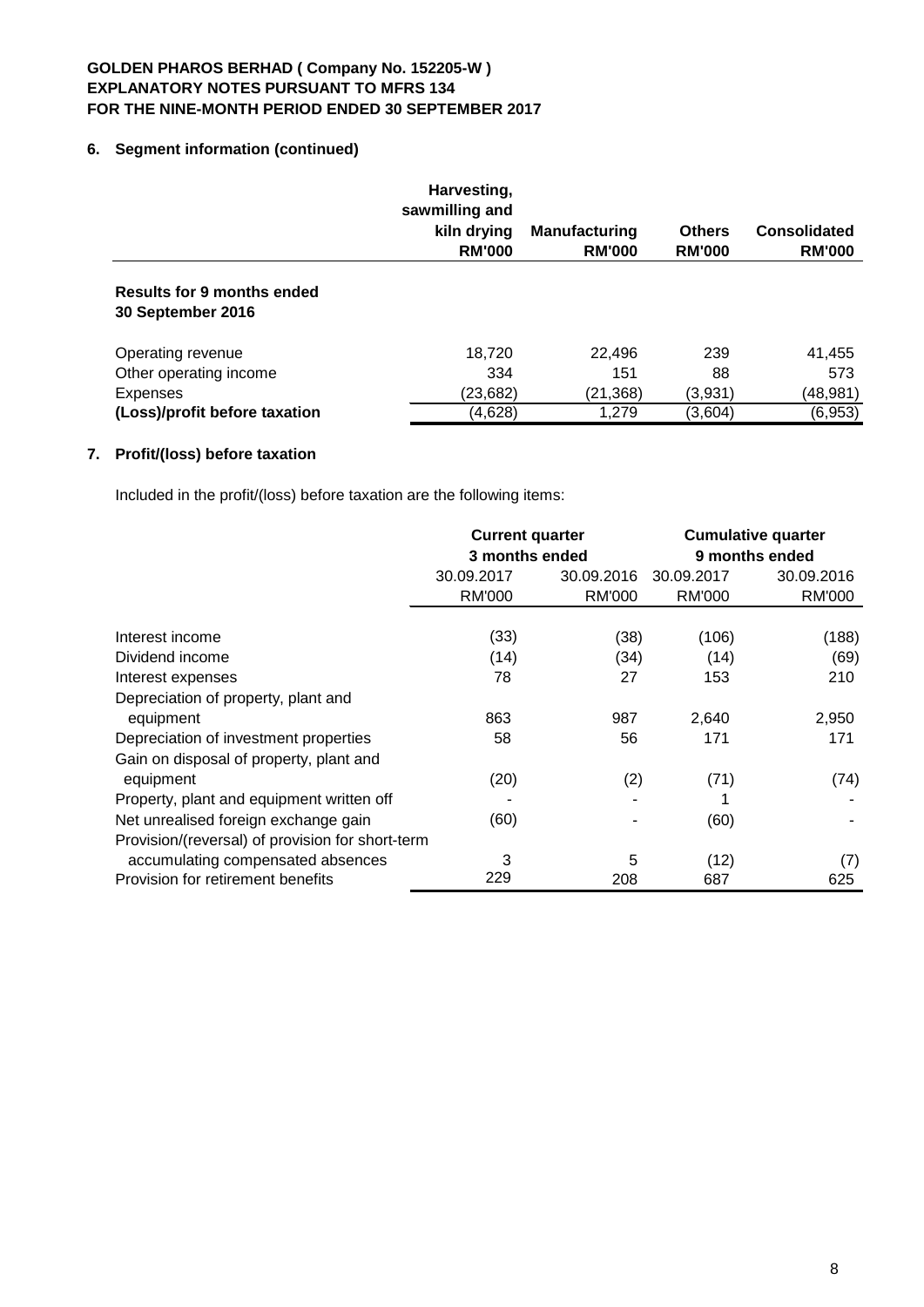### **8. Income tax benefit**

|                                                                                     |                      | <b>Current quarter</b><br>3 months ended |                      | <b>Cumulative quarter</b><br>9 months ended |  |
|-------------------------------------------------------------------------------------|----------------------|------------------------------------------|----------------------|---------------------------------------------|--|
|                                                                                     | 30.09.2017<br>RM'000 | 30.09.2016<br>RM'000                     | 30.09.2017<br>RM'000 | 30.09.2016<br><b>RM'000</b>                 |  |
| Current income tax                                                                  | (4)                  | 16                                       | 20                   | 58                                          |  |
| Over provision of income tax in<br>respect of previous years<br>Deferred income tax | (1)<br>(168)         | (156)                                    | (1)<br>(532)         | (1,080)                                     |  |
| Over provision of deferred tax in<br>respect of previous years                      | (176)                | (51)                                     | (176)                | (126)                                       |  |
|                                                                                     | (349)                | (191)                                    | (689)                | (1, 148)                                    |  |
| Effective tax rate                                                                  | $-155.8%$            | 12.8%                                    | 14.1%                | 16.5%                                       |  |

Income tax expense is recognised in each interim period based on the best estimate of the weighted average annual income tax rate expected for the full financial year. For the current quarter financial period under review, the Group's effective tax rate was lower than statutory tax rate due to reversal of temporary differences.

### **9. Earnings/(loss) per share**

Basic earnings/(loss) per share amounts are calculated by dividing profit/(loss) for the period, net of tax, attributable to owners of the parent by the weighted average number of ordinary shares outstanding during the period.

|                                                                                                                        |          | <b>Current quarter</b><br>3 months ended |            | <b>Cumulative quarter</b><br>9 months ended |            |  |
|------------------------------------------------------------------------------------------------------------------------|----------|------------------------------------------|------------|---------------------------------------------|------------|--|
|                                                                                                                        |          | 30.09.2017                               | 30.09.2016 | 30.09.2017                                  | 30.09.2016 |  |
| Earnings/(loss) net of tax attributable to<br>owners of the parent used in the<br>computation of earnings<br>per share | (RM'000) | 649                                      | (1, 181)   | (3,902)                                     | (5,646)    |  |
| Weighted average number<br>of ordinary shares in issue                                                                 | 000)     | 134,547                                  | 134,547    | 134,547                                     | 134,547    |  |
| Basic earnings/(loss) per share                                                                                        | (sen)    | 0.48                                     | (0.88)     | (2.90)                                      | (4.20)     |  |

### **10. Property, plant and equipment**

During the nine-month period ended 30 September 2017, the Group has acquired property, plant and equipment at a cost of RM1,288,000 (30 September 2016: RM2,423,000). As at 30 September 2017, the total depreciation charged for the property, plant and equipment was RM2,640,000 (30 September 2016: RM2,950,000). Property, plant and equipment with a carrying amount of RM1,000 were written off by the Group during the nine-month period ended 30 September 2017 (30 September 2016: RMNil). This has been included in other operating expenses in the statement of profit and loss and other comprehensive income.

The Group has also disposed of assets with a carrying amount of RM42,000 during the nine-months ended 30 September 2017 (30 September 2016 : RM108,000), resulting in a gain on disposal of RM71,000 (30 September 2016: RM74,000), recognised and included in other income in the statement of profit or loss and other comprehensive income.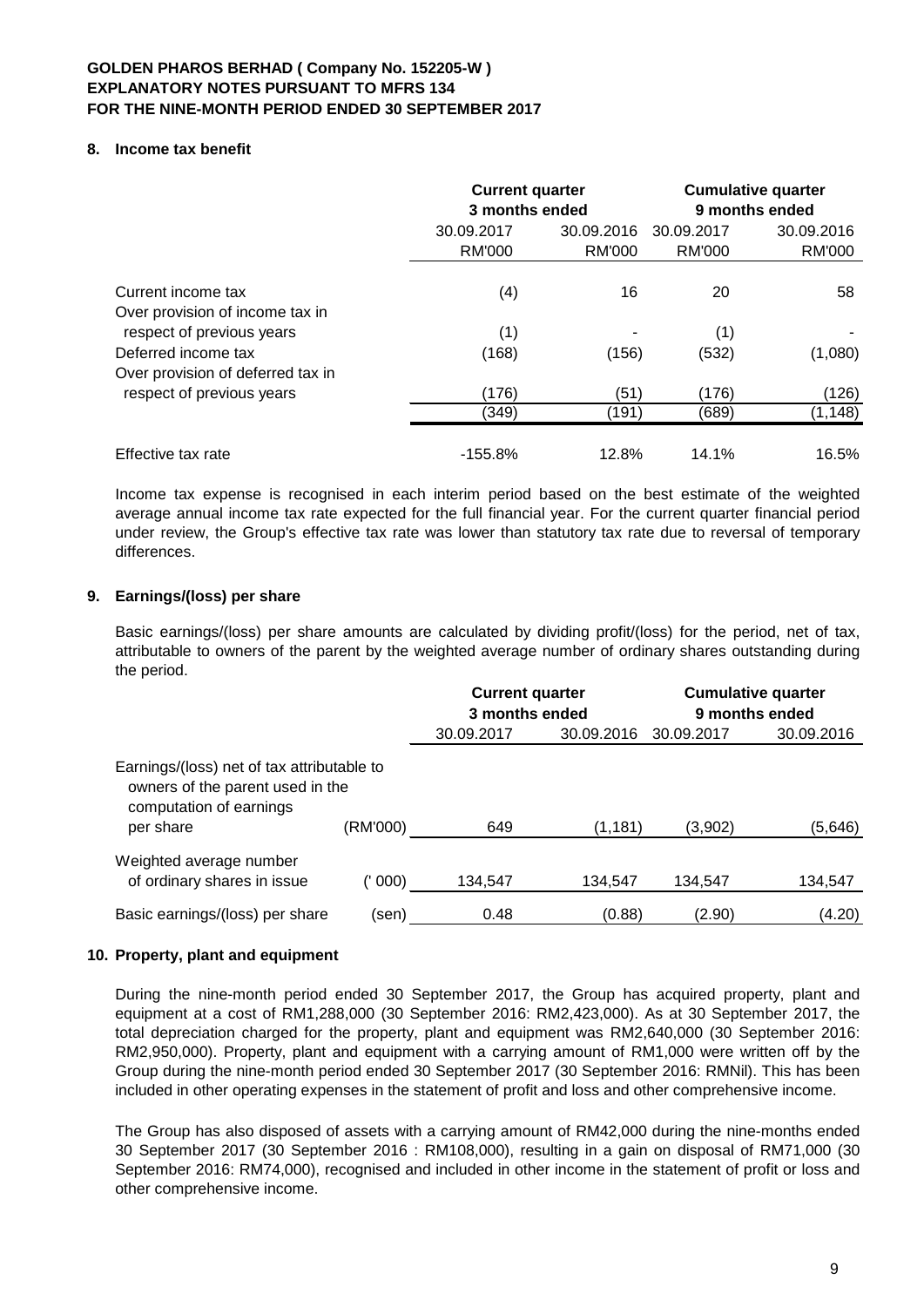## **11. Goodwill**

|                                                                                        | Goodwill<br>RM'000 |
|----------------------------------------------------------------------------------------|--------------------|
| Cost:<br>At 1 January 2016/31 December 2016/30 September 2017                          | 613                |
| <b>Accumulated impairment:</b><br>At 1 January 2016/31 December 2016/30 September 2017 | (613)              |
| Net carrying amount:<br>At 1 January 2016/31 December 2016/30 September 2017           |                    |

## **12. Fair value hierarchy**

The Group uses the following hierarchy for determining the fair value of all financial instruments carried at fair value:

- Level 1 Quoted (unadjusted) market prices in active markets for identical assets or liabilities
- Level 2 Valuation techniques for which the lowest level input that is significant to the fair value measurement is directly or indirectly observable
- Level 3 Valuation techniques for which the lowest level input that is significant to the fair value measurement is unobservable

As at the reporting date, the Group held the following financial assets that are measured at fair value:

|                                                          | <b>Total</b><br>RM'000 | Level 1<br>RM'000 | Level 2<br>RM'000 | Level 3<br>RM'000 |
|----------------------------------------------------------|------------------------|-------------------|-------------------|-------------------|
| 30 September 2017<br>Available-for-sale financial assets |                        |                   |                   |                   |
| <b>Equity shares</b>                                     | 2.516                  | 2.516             | -                 |                   |
| 31 December 2016<br>Available-for-sale financial assets  |                        |                   |                   |                   |
| Equity shares                                            | 2,946                  | 2.946             |                   | -                 |

No transfer between any levels of the fair value hierarchy took place during the current interim period and the comparative period. There were also no changes in the purpose of any financial assets that subsequently resulted in a different classification of that assets.

The Group does not hold credit enhancements or collateral to mitigate credit risk. The carrying amount of financial assets therefore represents the potential credit risk.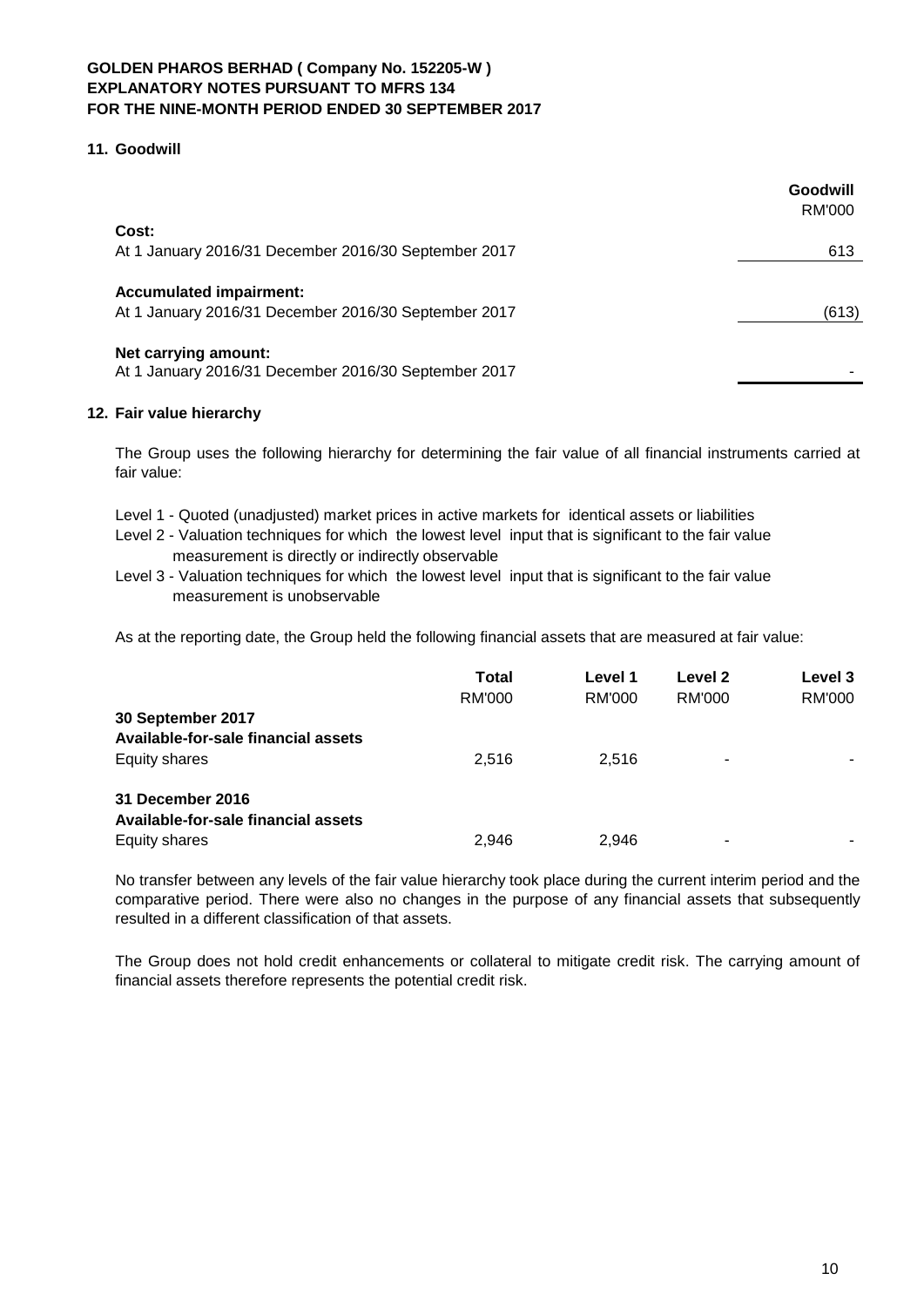#### **13. Cash and bank balances**

Cash and bank balances comprised the following amounts:

|                                 | 30.09.2017    | 31.12.2016 |
|---------------------------------|---------------|------------|
|                                 | <b>RM'000</b> | RM'000     |
|                                 |               |            |
| Cash at banks and in hand       | 5,179         | 9,183      |
| Deposits in licensed banks      | 1,541         | 2,471      |
|                                 | 6,720         | 11,654     |
| Less:                           |               |            |
| Bank overdrafts                 | (2, 288)      |            |
| Deposits in licensed banks      | (1,066)       | (2,046)    |
| Total cash and cash equivalents | 3,366         | 9,608      |

### **14. Share capital and share premium**

There were no issuances, cancellation, repurchases, resale and repayments of debts and equity securities for the financial period ended 30 September 2017.

# **15. Borrowings**

|                  | 30.09.2017<br><b>RM'000</b> | 31.12.2016<br><b>RM'000</b> |
|------------------|-----------------------------|-----------------------------|
| <b>Current</b>   |                             |                             |
| Secured          | 3,290                       | 708                         |
| Non-current      |                             |                             |
| Secured          | 874                         | 750                         |
| Total borrowings | 4,164                       | 1,458                       |
|                  |                             |                             |

# **16. Dividend**

There was no dividend declared by the Company during the financial period ended 30 September 2017 (30 September 2016: RMNil).

# **17. Commitments**

|                                                     | 30.09.2017<br>RM'000 | 31.12.2016<br>RM'000 |
|-----------------------------------------------------|----------------------|----------------------|
| <b>Capital expenditure</b>                          |                      |                      |
| Approved and contracted for:<br>Plant and machinery | 1,003                |                      |
| Motor vehicles                                      | 690                  |                      |
| Approved but not contracted for:                    |                      |                      |
| Plant and machinery                                 | 2,386                | 3,389                |
| Motor vehicles                                      | ۰                    | 690                  |
|                                                     | 4,079                | 4,079                |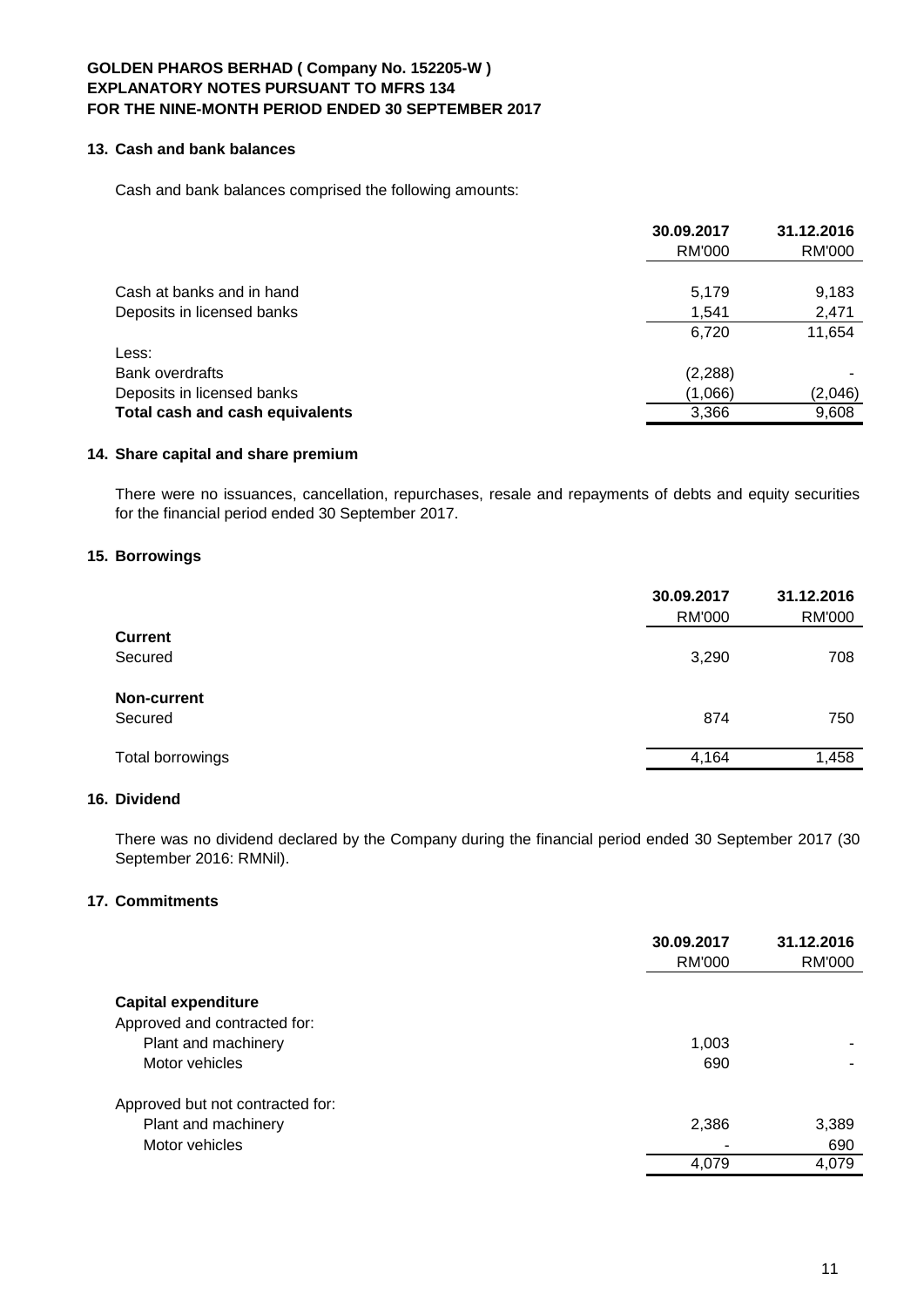## **18. Related party transactions**

The following table provides information on the transactions which have been entered into with related parties during the nine-month periods ended 30 September 2017 and 31 December 2016 as well as the balances with the related parties as at 30 September 2017 and 31 December 2016:

|                                                     |            | <b>Expenses</b>                   |                              | <b>Interest</b>                   | <b>Amounts</b>               |
|-----------------------------------------------------|------------|-----------------------------------|------------------------------|-----------------------------------|------------------------------|
|                                                     |            | Loans                             | paid by                      | on loans                          | owed to                      |
|                                                     |            | from related<br>parties<br>RM'000 | related<br>parties<br>RM'000 | from related<br>parties<br>RM'000 | related<br>parties<br>RM'000 |
| Entities with significant influence over the Group: |            |                                   |                              |                                   |                              |
| Holding company                                     |            |                                   |                              |                                   |                              |
| Terengganu Incorporated Sdn. Bhd. ("TISB")          | 30.09.2017 | 1.000                             |                              | ۰                                 | 15,199                       |
|                                                     | 31.12.2016 |                                   | 3                            | 42                                | 14,199                       |
| A corporate shareholder                             |            |                                   |                              |                                   |                              |
| Lembaga Tabung Amanah Warisan                       | 30.09.2017 |                                   | ۰                            |                                   | 640                          |
| Negeri Terengganu ("LTAWNT")                        | 31.12.2016 |                                   | ٠                            |                                   | 640                          |

## **19. Events after the reporting period**

There were no material events after reporting period during the current quarter.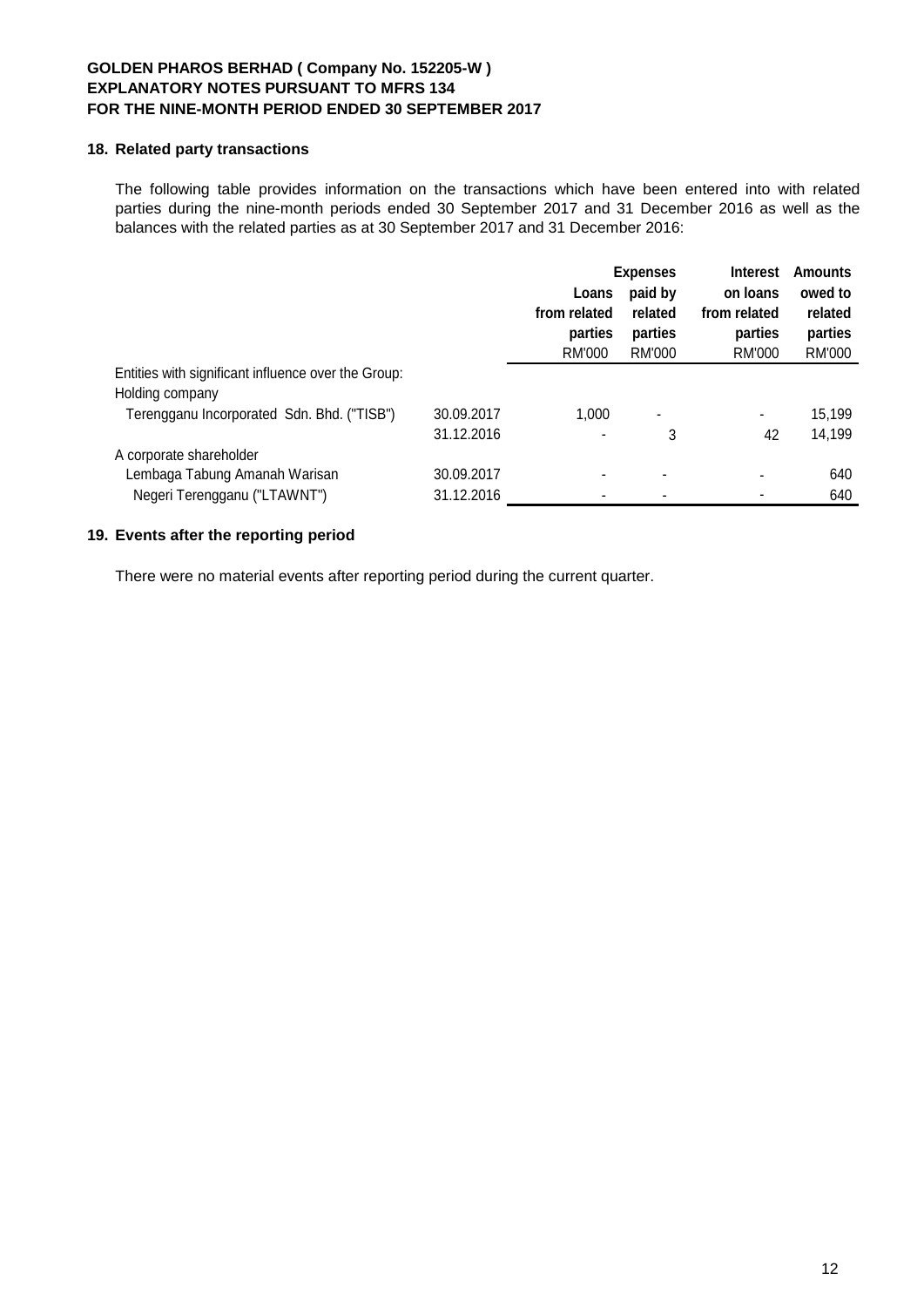#### **20. Performance review**

#### **(a) Current Quarter vs Corresponding Quarter of Previous Period (3Q17 vs 3Q16)**

The Group's revenue for the quarter under review was RM17.37 million, improved by 15% from RM15.06 million reported in the previous year's corresponding quarter. As a result, the Group recorded a profit before taxation of RM0.22 million as compared to a loss before taxation of RM1.49 million in the previous year's corresponding quarter.

The improvement in the current quarter's result was contributed by favourable performance in harvesting, sawmilling and kiln-drying segment.

#### **Harvesting, sawmilling and kiln drying segment**

During the quarter under review, the harvesting, sawmilling and kiln drying segment reported profit before taxation of RM0.72 million as compared to a loss before taxation of RM0.80 million in the previous year's corresponding quarter. The improvement in profitability was in line with the increase in revenue by 39% as a result of improved in sales volume of sawn timber from 4,301 tonne to 5,605 tonne in the quarter under review.

The segment's logs extraction increased in the quarter under review by 45% as compared to the same quarter in the previous year.

#### **Manufacturing segment**

During the quarter under review, the manufacturing segment which is represented by the glass division of the Group reported a profit before taxation of RM0.13 million, a decrease of 72% from RM0.45 million recorded in the previous year's corresponding quarter. The decline in profit was mainly contributed by the slowdown in the construction industry especially in the housing sector (medium and high end houses) that has impacted the glass revenue by 10%.

### **Other segment**

The performance of other segment of the Group has significantly improved in the current quarter as the loss before taxation has reduced by 45%. The improvement in the quarter under review was contributed by the contribution from the sales of woodchips.

#### **(b) Current period-to-date vs Previous Period-to-date (FY2017 vs FY2016)**

The Group's performance for the period ended 30 September 2017 was better as the Group's loss before taxation reduced by 30% to RM4.88 million from RM6.95 million recorded in the previous year's corresponding quarter.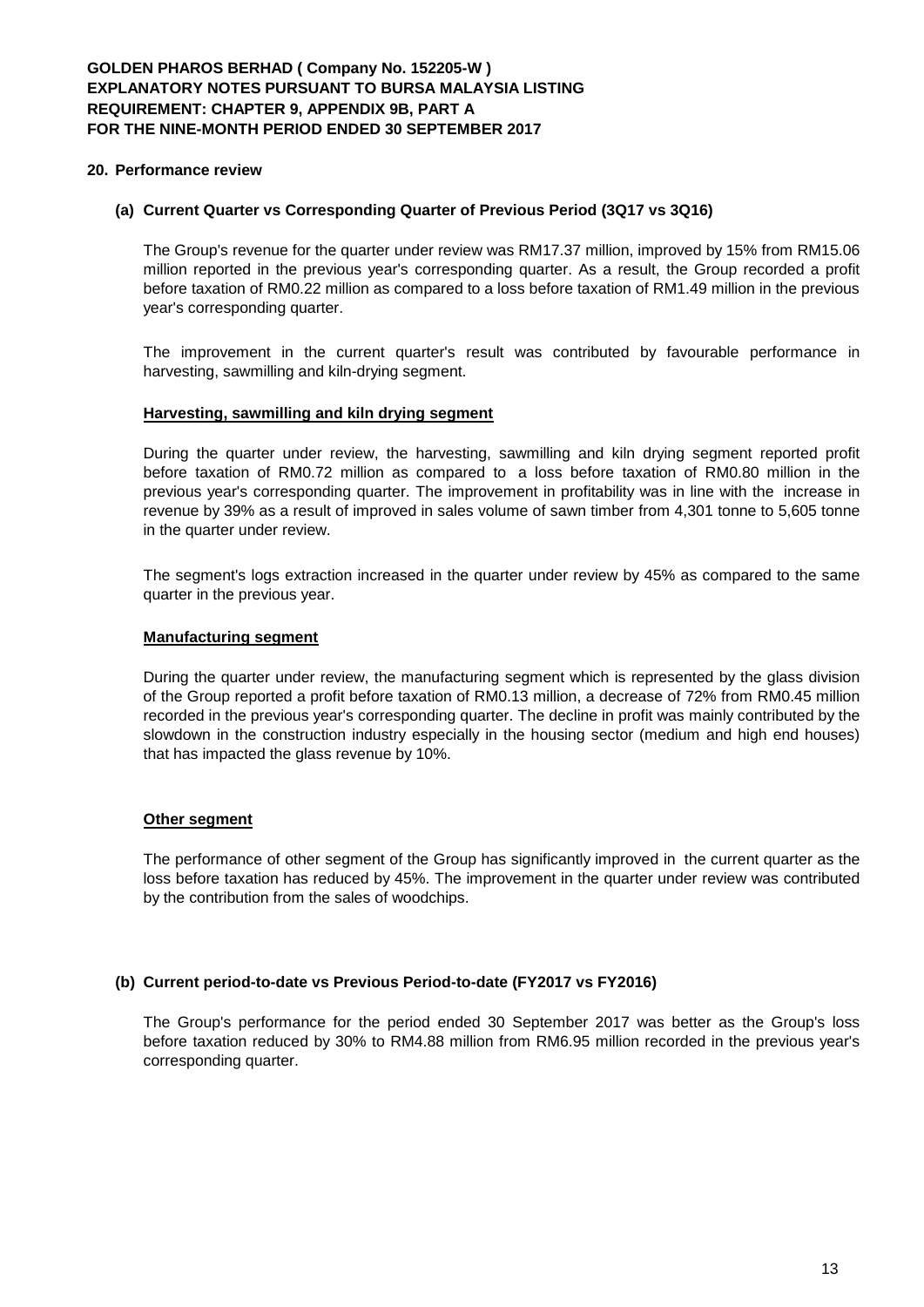# **GOLDEN PHAROS BERHAD ( Company No. 152205-W ) EXPLANATORY NOTES PURSUANT TO BURSA MALAYSIA LISTING REQUIREMENT: CHAPTER 9, APPENDIX 9B, PART A FOR THE NINE-MONTH PERIOD ENDED 30 SEPTEMBER 2017**

### **20. Performance review (continued)**

#### **(b) Current period-to-date vs Previous Period-to-date (FY2017 vs FY2016) (continued)**

#### **Harvesting, sawmilling and kiln drying segment**

In the current period, the segment reported higher revenue by 7% from RM18.72 million reported in the preceding year's corresponding period. As a result, the segment's loss has decreased by 36% to RM2.95 million reported in the current period. This favourable performance was closely related to higher sales achievement in sawn timber, as a result of better logs extraction during the period under review.

#### **Manufacturing segment**

During the period under review, the manufacturing segment recorded a profit before taxation of RM0.80 million, representing a decrease of 37% from RM1.28 million reported in the previous year's corresponding period. The decrease in the profit before taxation was in line with unfavourable performance of glass sales as a result of slower demand for local projects on medium and high end residential buildings.

### **Other segment**

Other segment for the Group has recorded a decrease of 24% in loss before taxation from RM3.60 million to RM2.72 million in the current period. The improved result in the period under review was contributed by the processing and selling of woodchips and savings in the segment's operating

### **21. Material change in performance of operating segments of current quarter compared with immediate preceding quarter**

|                               | <b>Current</b><br>quarter   | Immediate<br>preceding<br>quarter |
|-------------------------------|-----------------------------|-----------------------------------|
|                               | 30.09.2017<br><b>RM'000</b> | 30.06.2017<br><b>RM'000</b>       |
| Revenue                       | 17,372                      | 15,510                            |
| Profit/(loss) before taxation | 224                         | (1,677)                           |

The Group's result improved significantly in the current quarter with profit before taxation of RM0.22 million as compared to a loss before taxation of RM1.68 million in the immediate preceding quarter. The revenue also improved by 12% in the current quarter.

The major contribution for the better result was from the harvesting, sawmilling and kiln drying segment with the improvement in revenue by 39%. The segment reported a profit before taxation of RM0.72 million as compared to a loss before taxation of RM0.83 million in the immediate preceding quarter. The improvement was due to better performance in logs extraction and sawmilling operations.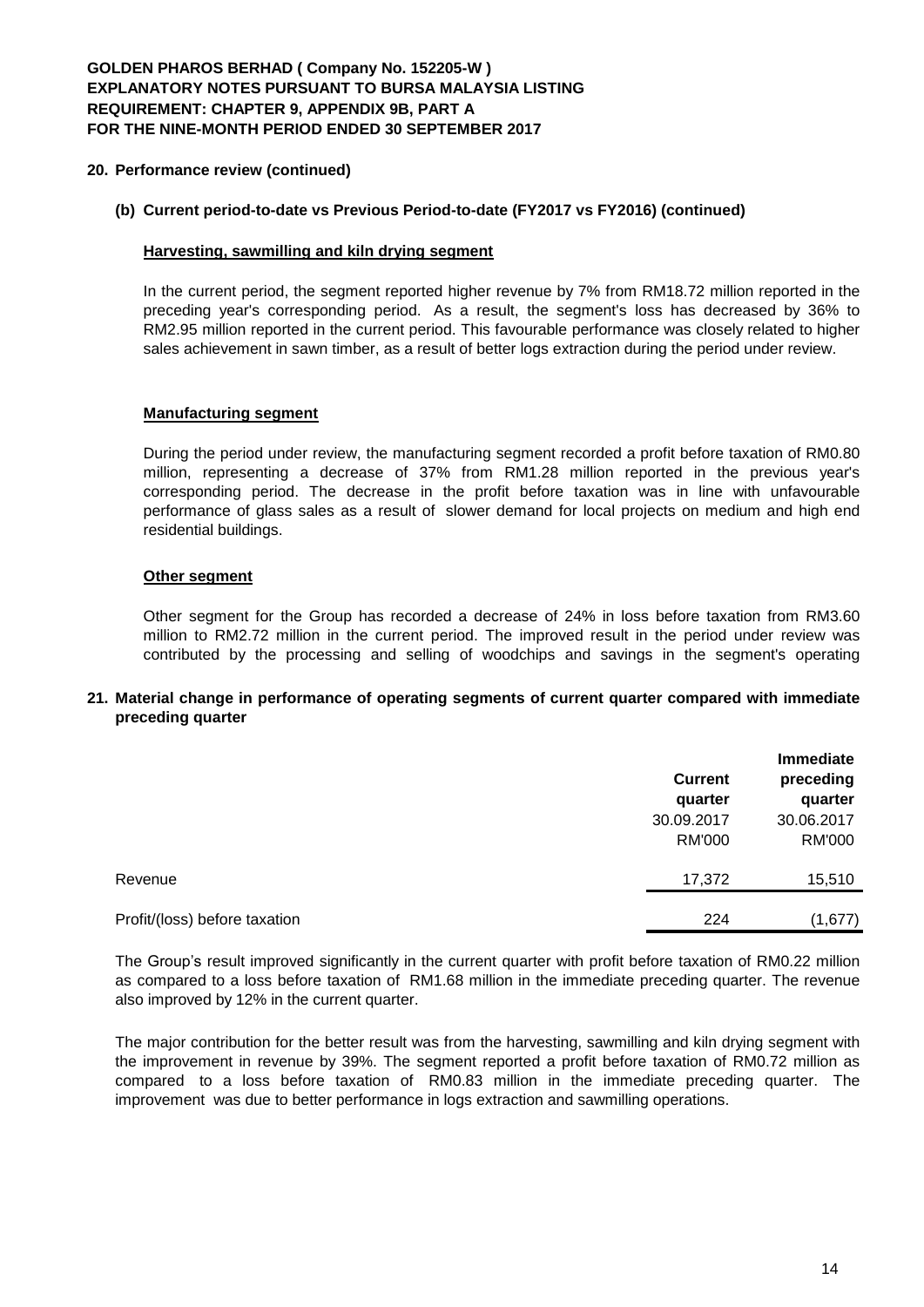# **GOLDEN PHAROS BERHAD ( Company No. 152205-W ) EXPLANATORY NOTES PURSUANT TO BURSA MALAYSIA LISTING REQUIREMENT: CHAPTER 9, APPENDIX 9B, PART A FOR THE NINE-MONTH PERIOD ENDED 30 SEPTEMBER 2017**

## **21. Material change in performance of operating segments of current quarter compared with immediate preceding quarter (continued)**

Meanwhile, the manufacturing segment's profit before tax dropped by 65% to RM0.13 million in the current quarter as compared to RM0.36 million in the immediate preceding quarter. The segment's revenue has slightly decreased from RM7.55 million in the Third Quarter of 2016 to RM6.42 million in the Third Quarter of 2017.

The loss before taxation for other segment in the current quarter decreased by 48% as compared to RM1.20 million reported in the immediate preceding quarter. The reduction in loss in the quarter under review was contributed by the savings in operating expenses of the segment.

### **22. Commentary on prospect**

### **Harvesting, sawmilling and kiln drying of timber**

Internal logs extraction and mid-stream activities are expected to be affected by the coming monsoon season in the harvesting operational area. Overall, harvesting activity will continue to face challenges such as ability to achieve optimum extraction yield per hectare, new regulations by the Forestry Department due to the stringent compliances, higher fuel cost, transportation cost and other operational costs.

However, with the key recovery action plan to be carried out in the 4th Quarter 2017, the segment is expected to achieve improved results in the 4th Quarter 2017 and for the whole financial year 2017.

#### **Manufacturing**

Price volatility and availability of raw materials will cause greater challenge to the Group. Competition remains very stiff especially in the local market as the customers demand price reduction and longer credit terms.

With the consistent glass production and stable demands, the segment is expected to further contribute positively to the Group result in the next quarter.

The Board will continue to intensify its effort to improve efficiency, productivity and profitability of the Group for the current financial year.

### **23. Changes in material litigation**

There was no material litigation against the Group.

#### **24. Dividend payable**

There was no dividend paid by the Company during the financial period ended 30 September 2017 (30 September 2016: RMNil).

#### **25. Risks and policies of derivatives**

The Group did not enter into any derivative during the financial period ended 30 September 2017 or the previous financial year ended 31 December 2016.